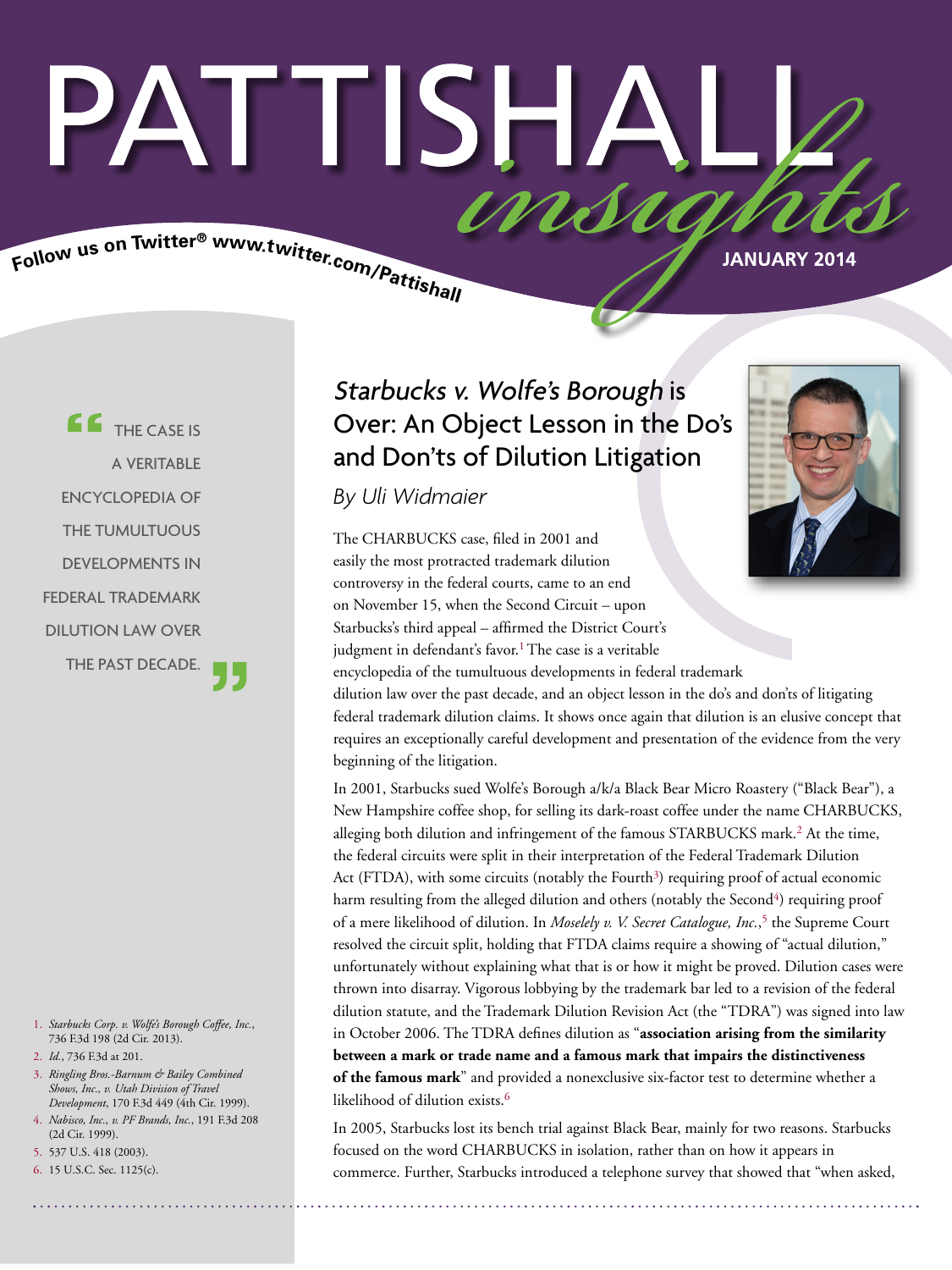PRESENT YOUR CASE IN A COMMERCIALLY REALISTIC MANNER. DON'T NEGLECT THE CONTEXT IN WHICH A MARK IS PRESENTED. GET YOUR SURVEY RIGHT AND JUDGE IT CRITICALLY BEFORE PRODUCING IT. WISHFUL THINKING CAN BE DISASTROUS.

 $\epsilon$ 

7. *Starbucks*, 736 F.3d at 202. 8. *Id.*, 736 F.3d at 203 (emphasis added). 9. *Id.*, 736 F.3d at 203-4. 10. *Id.*, 736 F.3d at 205. 11. *Id.*, 736 F.3d at 207-8. 12. *Id.*, 736 F.3d at 210 (emphasis added). 13. *Id.*, 736 F.3d at 208. 14. *Id.*, 736 F.3d at 210. 15. *Id.* 16. *Id.* 17. *Id.*, 736 F.3d at 210-11. 18. *Id.*, 736 F.3d at 211.

This newsletter is offered for general informational purposes only. It does not constitute legal advice and your receipt of it does not create an attorney-client relationship.

Under the Illinois Rules of Professional Conduct, the content of this newsletter may be considered advertising material. ©2014 PMNH&G 'What is the first thing that comes to mind when you hear the name 'Charbucks,' spelled C-H-A-R-B-U-C-K-S?,' 30.5 percent of participants answered 'Starbucks,' while 9 percent answered 'coffee.' When the participants were asked, 'Can you name any company or store that you think might offer a product called 'Charbucks,' 3.1 percent responded 'Starbucks,' and another 1.3 percent responded 'coffee house.' "7

Starbucks appealed the 2005 verdict, and the Second Circuit remanded in 2007 so the District Court could apply the TDRA standard rather than the "actual dilution" standard mandated by *Moseley*. But the underlying facts remained untouched. On remand, the District Court explained in 2008 that the term CHARBUCKS was only "**minimally similar**" to the STARBUCKS mark because "the context of the Charbucks Marks (on Black Bear's Packaging, on its website, and in the phrases 'Charbucks Blend' and 'Mister Charbucks') differentiated them from the famous mark."8 Mainly on the basis of this finding, Starbuck lost again on its dilution claim. Again, Starbucks appealed.

In 2009, the Second Circuit remanded because of flaws in the District Court's application of the TDRA standard.9 In 2011, the District Court dismissed Starbucks's dilution claim for the third time, holding – on the basis of Starbucks's 2005 survey – that "the Charbucks Marks are only weakly associated with the minimally similar Starbucks marks and, thus, are not likely to impair the distinctiveness of the famous Starbucks mark."10 Again Starbucks appealed. But this time – its third – Starbucks lost on appeal.

Starbucks had challenged the District Court's findings that STARBUCKS and CHARBUCKS are only minimally similar, and "that Starbucks demonstrated only a weak association between the marks."<sup>11</sup> The Second Circuit affirmed both findings. On similarity, the Second Circuit noted that "**the way the defendant's mark is used in commerce is central to the dilution inquiry.**"12 But contrary to the way Starbucks had positioned its case, consumers don't encounter CHARBUCKS by itself. They see it on Black Bear's packaging together with various graphics, and they see it in the phrases "Charbucks Blend" and "Mister Charbucks."13 With the emphasis on commercial context, and with the particular context in which Black Bear presented (and still presents) the term CHARBUCKS, the first prong of Starbucks's two-pronged dilution case collapsed.

The second prong of Starbucks's dilution case – the telephone survey – collapsed for two reasons: (a) respondents only heard the word CHARBUCKS in isolation and not in its commercial context; and (b) the 1.3 percent response rate to the survey's follow-up question ("Can you name any company or store that you think might offer a product called 'Charbucks'?") effectively invalidated the survey's first question, which the Second Circuit deemed "most probative of actual association."<sup>14</sup> That question was, "What is the first thing that comes to mind when you hear the name 'Charbucks,' spelled C-H-A-R-B-U-C-K-S?," and 30.5 percent of respondents said "Starbucks," while another 9 percent said "coffee."<sup>15</sup> Those numbers, the Second Circuit noted, "suggest an association between 'Charbucks' and the Starbucks Marks."16 But the paltry 1.3 percent response rate to the follow-up question deprived that favorable evidence of probative meaning.<sup>14</sup>

The teachings from this long dilution saga are clear. Present your dilution case in a commercially realistic manner. Don't neglect the context in which a mark is presented. Get your survey right and judge it critically before producing it. Wishful thinking can be disastrous, as Starbucks learned the hard way through 12 years of litigation made futile because of decisions made in or before 2005. Better to throw out a survey and start over than incur irremediable damage to your dilution case as a whole. The Second Circuit made this very clear: "Had [Starbucks's expert] presented the Charbucks Marks as they appear in commerce, we might well conclude that the District Court erred" in finding only minimal evidence of association between the marks.<sup>18</sup> ■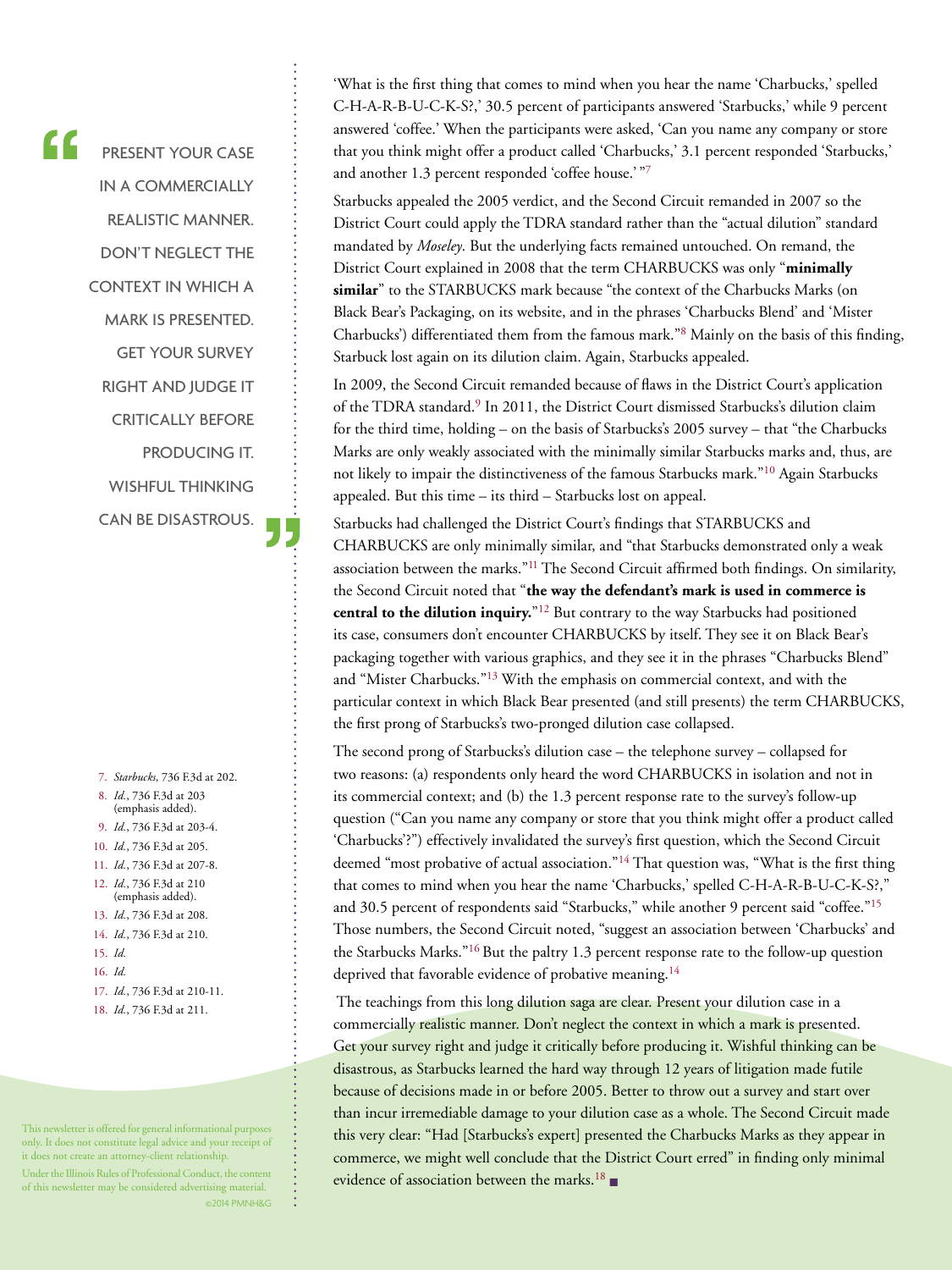

#### PARTNERSHIP

#### ■ Ashly Iacullo Boesche, and Bradley L. Cohn

The firm is pleased to announce that Ashly has been elected to the Partnership, and that Bradley has been appointed Managing Partner.

#### APPOINTMENTS



■ Brett A. August Brett has been appointed to INTA's Legislation & Regulation Committee.

#### ■ Phillip Barengolts

Phil has been elected a Vice President of the Lawyers for the Creative Arts, and also remains on its Board of Directors. Phil has also been appointed to the Lever Rule Working Group of the North American Subcommittee of INTA's Parallel Imports Committee.

#### ■ Thad Chaloemtiarana

Thad has been elected a member of Council of the ABA Section of Intellectual Property Law for a fouryear term commencing in August 2014, and has also been appointed Vice-Chair of the Section's Diversity Action Group.

#### ■ Jessica A. Ekhoff

Jessica has been appointed to INTA's International *Amicus* Committee for the 2014-2015 term. Jessica has also been appointed as the Hot Topics in Copyright Litigation reporter for the 7th Circuit for the Copyright Litigation Committee of the ABA Intellectual Property Law Section.

#### ■ David C. Hilliard

David has been appointed Chair of the Chicago Bar Association's Past Presidents Committee.

Jonathan has been appointed to the U.S. Subcommittee of INTA's Anti-Counterfeiting Committee for the 2014-2015 term. Jonathan also has been appointed to the Intellectual Property Owners U.S. Trademark Law Committee, and to the Chicago Bar Association Board Subcommittee evaluating Cook County's E-Filing system.

#### ■ Elisabeth O'Neill

Libby has been appointed to INTA's Related Rights Committee for the 2014-2015 term.



#### ■ Belinda J. Scrimenti

Belinda has been appointed for a second term to INTA's Emerging Issues Committee, Issues Identification Sub-committee.

#### **PRESENTATIONS**

■ Ashly Iacullo Boesche Ashly will present "Attacking the Affidavit" to the Illinois Attorney General Office, on February 5, 2014. Ashly also moderated a panel at the Chicago Bar Association on "Intellectual Property Law Basics for Non-Attorneys, Non-IP Attorneys and New IP Attorneys," on October 2, 2013.

#### ■ Jessica Ekhoff

Jessica gave a presentation entitled "What is a Trademark and Why Should I Care?" to 100 high school students as part of INTA's Unreal Campaign, to educate students about the dangers of counterfeit goods, on October 2, 2013, in Chicago.

#### ■ Jonathan S. Jennings

Jonathan will speak on "The Right of Publicity: Understanding Its Scope Avoids Pitfalls" to the Chicago Bar Association's Intellectual Property Law Committee on

February 25, 2014. Jonathan also spoke to DePaul University College of Law's Technology & Intellectual Property Clinic on "Right of Publicity Law" on November 19, 2013. Finally, Jonathan moderated a CBA program entitled "Client Development: How To Become a Rainmaker," on January 23, 2014.

#### ■ Belinda J. Scrimenti

Belinda was quoted in the Law360. com article "Shutdown Puts ITC Patent Cases Into Deep Freeze," on October 1, 2013.

■ Joseph N. Welch II

Joe will present an overview of 2013 developments in trademark and unfair competition law at the Practising Law Institute program in New York City, entitled "Attack of the Former Football Players and Other 2013 Skirmishes" on April 3, 2014.

#### **TEACHING**

■ Phillip Barengolts Phil is teaching a course on Trademark and Copyright Litigation at John Marshall Law School in the Spring Semester. Phil has been an adjunct professor at John Marshall Law School since 2008.

#### ■ Ashly Iacullo Boesche

Commencing in January, Ashly will teach a course on trademark law and unfair competition at Chicago-Kent College of Law, and will also coach its two student teams competing this February in INTA's Saul Lefkowitz Moot Court Competition.

#### ■ Uli Widmaier

For the 13th consecutive year, Uli is co-teaching the Advanced Trademarks and Unfair Competition seminar at the University of Chicago Law School, together with Chad Doellinger, Associate General Counsel, Commercial/Class Litigation, at Wal-Mart Stores, Inc.